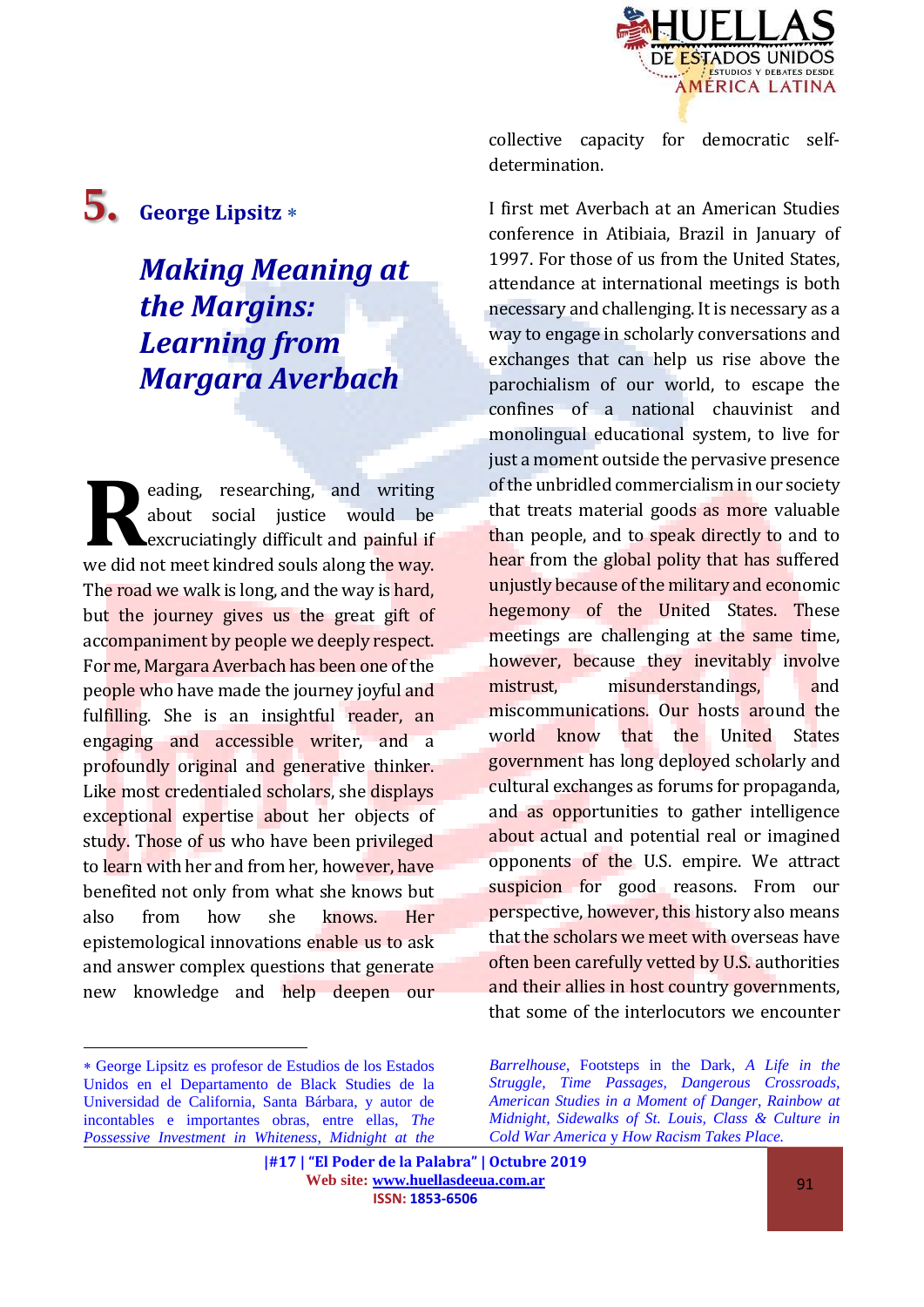

are employed as or are auditioning for positions as agents of counter-insurgency, and that anything that is discussed is likely to be reported to some government functionary. Even when government security apparatuses are not in play, exasperation abounds. Scholars located outside the U.S, have become accustomed to the ignorance and arrogance of U.S. academics who know little about the rest of the world and care less, who do not realize that we play a role in discursively posing the dominant particulars of North America as universal truths. Even the adjective "American" attached to our studies assumes that America is a country, not a hemisphere. We have been trained to downplay the hard facts of Indigenous dispossession in perpetuity, slavery unwilling to die, and empire as a way of life. Instead, until recently, the canon of American Studies scholarship has portrayed the ideals of republicanism, abolitionism, and democratic pluralism as the essence of the national story. That means that scholars outside of the U.S. who become involved in American Studies research often do so for idealistic but unfounded reasons. The Cold War and its aftermath have left some of them convinced that the U.S has been an island of virtue in a global sea of corruption, and that the U.S. economic and social system offers the only viable alternative to despotisms of the left and the right. They expect us to confirm their illusions and are disappointed that we find the usable core of the national experience to reside instead in the underground, in alternative academies, in interstices, and in the margins.

All of these contradictions were clearly on display at the 1997 conference in Atibaia. The presentations by scholars based in Europe

and North America generally did not portray conquest, colonization, slavery, or imperialism as formative or enduring features of U.S. culture. The papers that were delivered focused on canonical works of literature in English and in the process generally evaded the multilingual history of North America. Participants from the United States and the United Kingdom were largely monolingual English speakers, while attendees from Brazil and neighboring countries made presentations and conducted conversations that moved smoothly across Portuguese, Spanish, and English. Some of the Brazilian scholars referred to anti-Black racism as a parochial problem of the United States that contrasted radically with their own country which they positioned as a racial democracy. Yet at this very conference, nearly all of the presenters were light skinned while the staff that served the food and cleaned the rooms was noticeably darker. Scholars from Brazil prompted by stories carried on CNN commiserated with those of us from North America about the allegedly irrational desire of teachers, parents, and students in the Oakland school district to have African American English treated with respected as a culturally grounded linguistic system. We did not succeed in convincing them of our belief in the legitimacy of those demands.

Yet in the midst of the predictable miscommunications that predominated at this meeting, Margara Averbach stood out with a different voice that reflected a different way of approaching American Studies. In her own presentation about Indigeneity in the U.S., and in her comments, queries, and conversations throughout the meeting, Averbach exemplified the value of speaking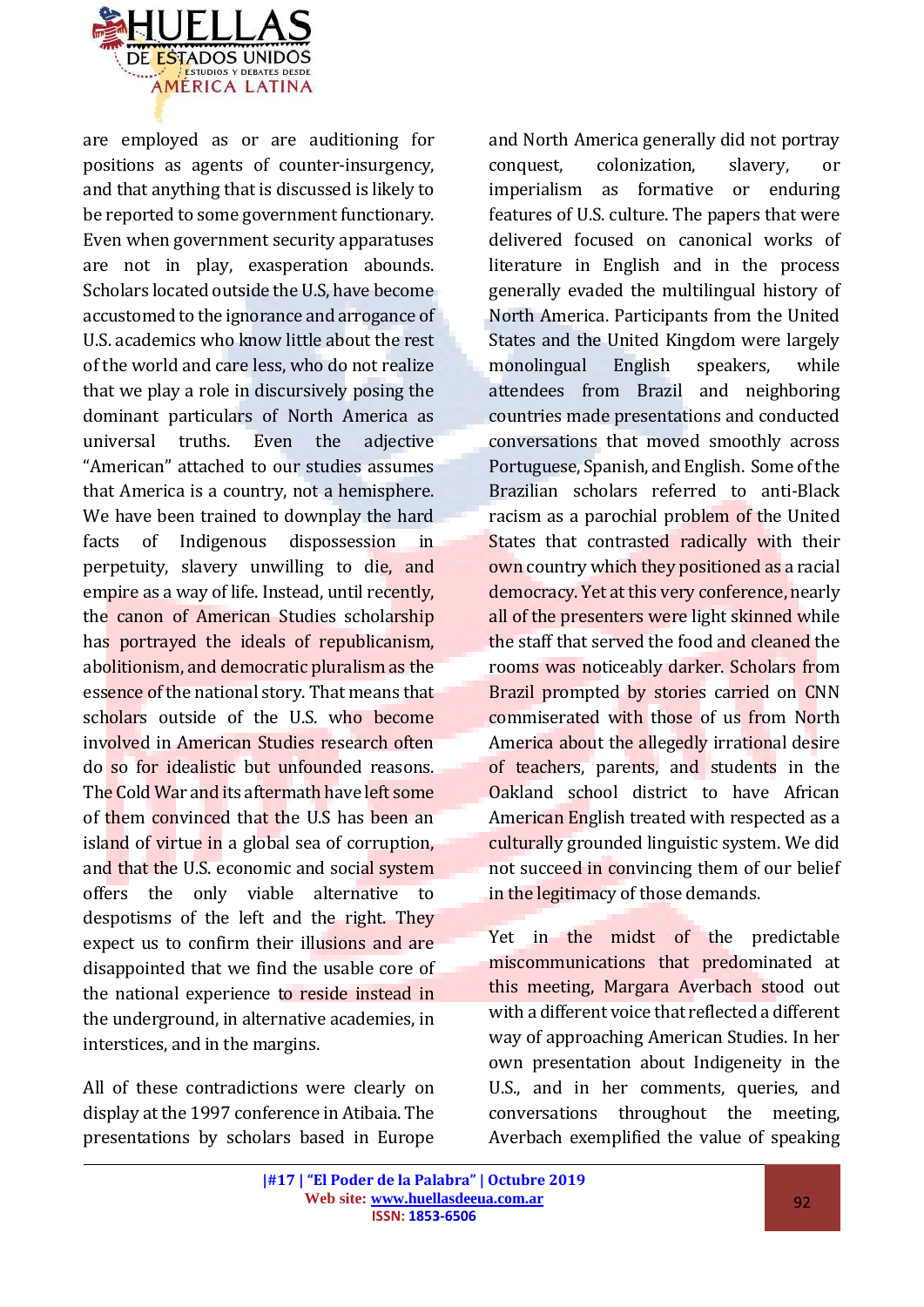

from the margins and resisting the impulse to compress the infinitely plural, diverse, and contradictory forms of expressive culture in the U.S. into one story told from one point of view.

Over the years, I would come to see Averbach advance this way of thinking in many different venues, not only as a scholar of North American Indigeneity but also as a newspaper literary critic, an essayist, a translator, an author of books for young readers, a presenter of research at campus colloquia, and as an indefatigable interlocutor at scholarly meetings and online. Her imagination, initiative, and energy are remarkable parts of her individual persona, but they have added meaning because of the epistemological commitment that she described in an infinitely generative article published in 2000 in American Studies International as working at the place where multiple margins meet at the bridge<sup>1</sup>. In that

article, and in nearly all of her

writings, Averbach acknowledges the injuries and exclusions that place people at the margins and that deny them access to the centers of discourse and centers of power.

 $\overline{a}$ 

*Margara Averbach stood out with a different voice that reflected a different way of approaching American Studies. In her own presentation about Indigeneity in the U.S., and in her comments, queries, and conversations throughout the meeting, Averbach exemplified the value of speaking from the margins and resisting the impulse to compress the infinitely plural, diverse, and contradictory forms of expressive culture in the U.S. into one story told from one point of view.*

Yet in a deft dialectical move, she also shows that the margins can be places where the blinders come off, where it is possible to look in many different directions at once, where the hurts of history compel members of aggrieved groups to face up to facts that more privileged people can avoid and evade. She is not interested in the margins because they are odd, eccentric, non-normative, or outside the parameters of power. On the contrary, she is interested in a critical marginality, in a marginality that is the scene of agency. The margins matter to her because they are "places where it is possible to talk back to the center of power and challenge its assumptions"2.

Averbach's meditations about margins flow from her positionalities in relation to a wide range of social institutions, all of which can position her as something of an outsider. She is a woman and mother in an academic world that remains decidedly misogynist, a scholar

> who studies the cultural history of the United States from vantage point in Argentina, and an expert on Indigenous culture who is not Indigenous. **Canonical** scholars may regard her as overly concerned

<sup>1</sup> Márgara Averbach. "Crossings: Multiple Margins Meet on the Bridge." American Studies International. v. 38 n.3 (2000), 63-71.

 $2$  Ídem, page 64.

**|#17 | "El Poder de la Palabra" | Octubre 2019 Web site: [www.huellasdeeua.com.ar](http://www.huellasdeeua.com.ar/) ISSN: 1853-6506**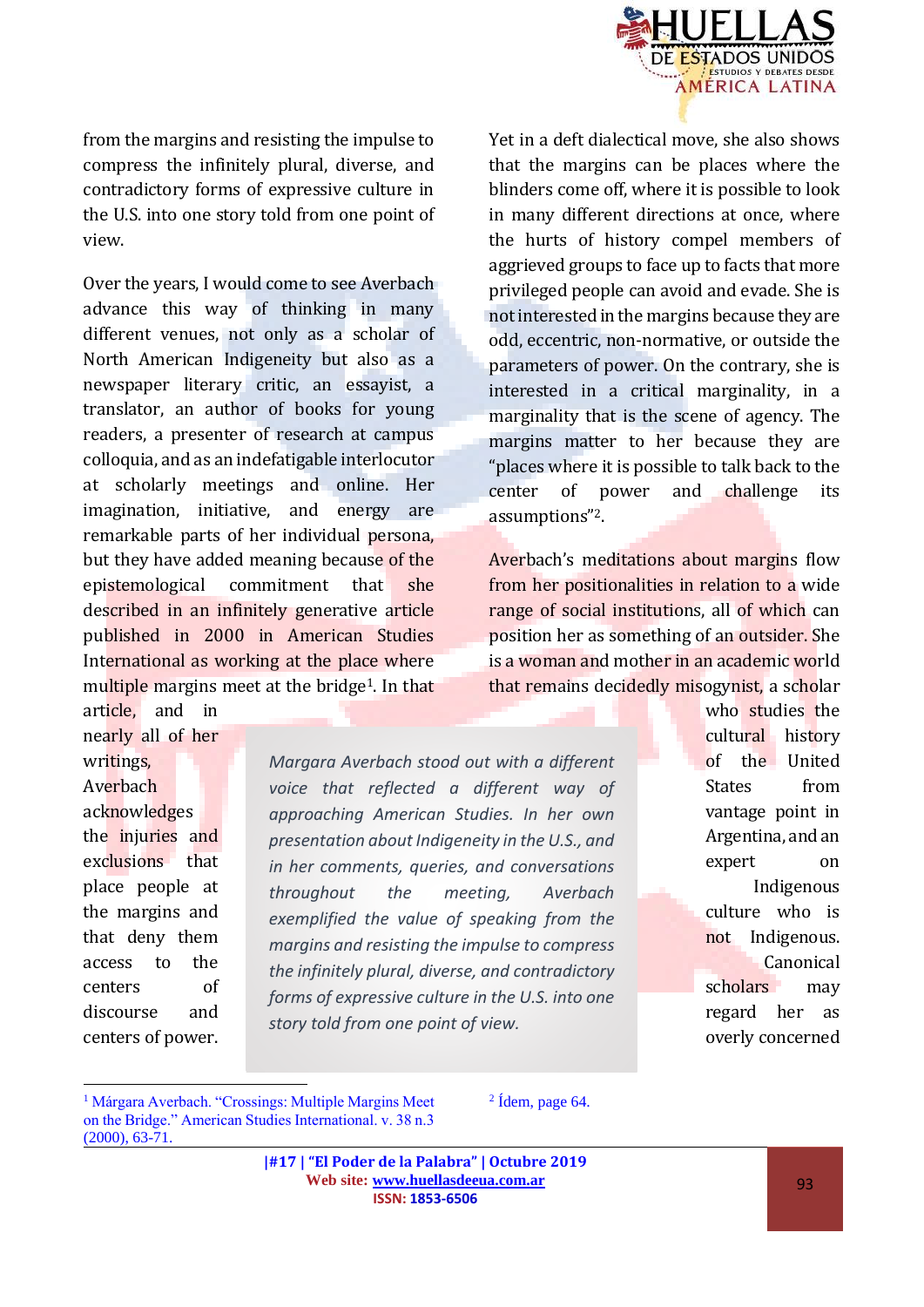

with race, while raced people may worry she may not be focused enough on it. Her colleagues in Latin America sometimes charge that any focus on the United States reinforces its imperial hegemony, while U.S. based scholars dismiss or patronize her as a "foreigner" lacking organic understanding. The salary available to her as an academic in Argentina requires her to take on outside employment as a journalist and translator, a necessity that is not shared by most of her North American colleagues. She is thus shaped by many different marginalities that are both different from and similar to the marginal authors and artists whom she studies in her research. Averbach notes that being in these marginal places is definitely not pleasant, but she insists that "disadvantageous, even lethal places, can be standpoints for richer, deeper visions<sup>3</sup>. Rather than being cathected onto the injuries or bemoaning the outsider status she incurs from these marginal positions, Averbach chooses to use her own marginalities as a point of entry into arguments and analyses that recognize that every scholar, author, and artist speaks from some social location, that truth is relative, provisional, and contingent, and that knowledge is partial, perspectival and interested. She is a translator in the literal sense when she creates Spanish language versions of English language texts, but those acts of mediating between languages also serve as a rich rehearsal of other acts of interpretation and translation across cultures and communities.

The issues that come to the fore in Averbach's research revolve around epistemologies of

<sup>3</sup> Íbidem, page 66.

 $\overline{a}$ 

erasure. Her seemingly wide expanse of diffuse experiences and research objects encompasses gender, race, class, nationality, coloniality, and Indigeneity, but all of these topics cohere clearly around the ways in which the hurts of history and the ideas of the injured disappear in dominant discourse. She explains how research enabled her to discern that ethnic issues and women's issues were connected to each other and to her places in the academy in the world. This is not simply because gender and race intersect in the lives of individuals, but rather that the place where issues of social identities and power come together is "where they are denied, are not seen by the center<sup>"4</sup>. Yet while the center refuses to notice the margins, people on the margins must discern what is happening at the center and must oppose it. In Averbach's view "otherness" stems not from the intrinsic qualities of those on the margins, but is instead a social construction fabricated by powerful people at the center to hide the ways in which they profit from exploitation, exclusion, and oppression. That erasure requires the silenced, the shunned, the segregated to fight back with the tools they have in the arenas that are open to them. Averbach asserts that "one of my aims as a teacher of literature has been to make the consequences of marginalization evident, visible5.

Averbach's epistemological commitments have political causes and consequences. Her positionality as an American Studies scholar located in Latin America draws her attention to the mendacity of the vision of the United States that is disseminated throughout the

5 Ibidem, page 64.

**|#17 | "El Poder de la Palabra" | Octubre 2019 Web site: [www.huellasdeeua.com.ar](http://www.huellasdeeua.com.ar/) ISSN: 1853-6506** 

<sup>4</sup> Ibidem, page 66.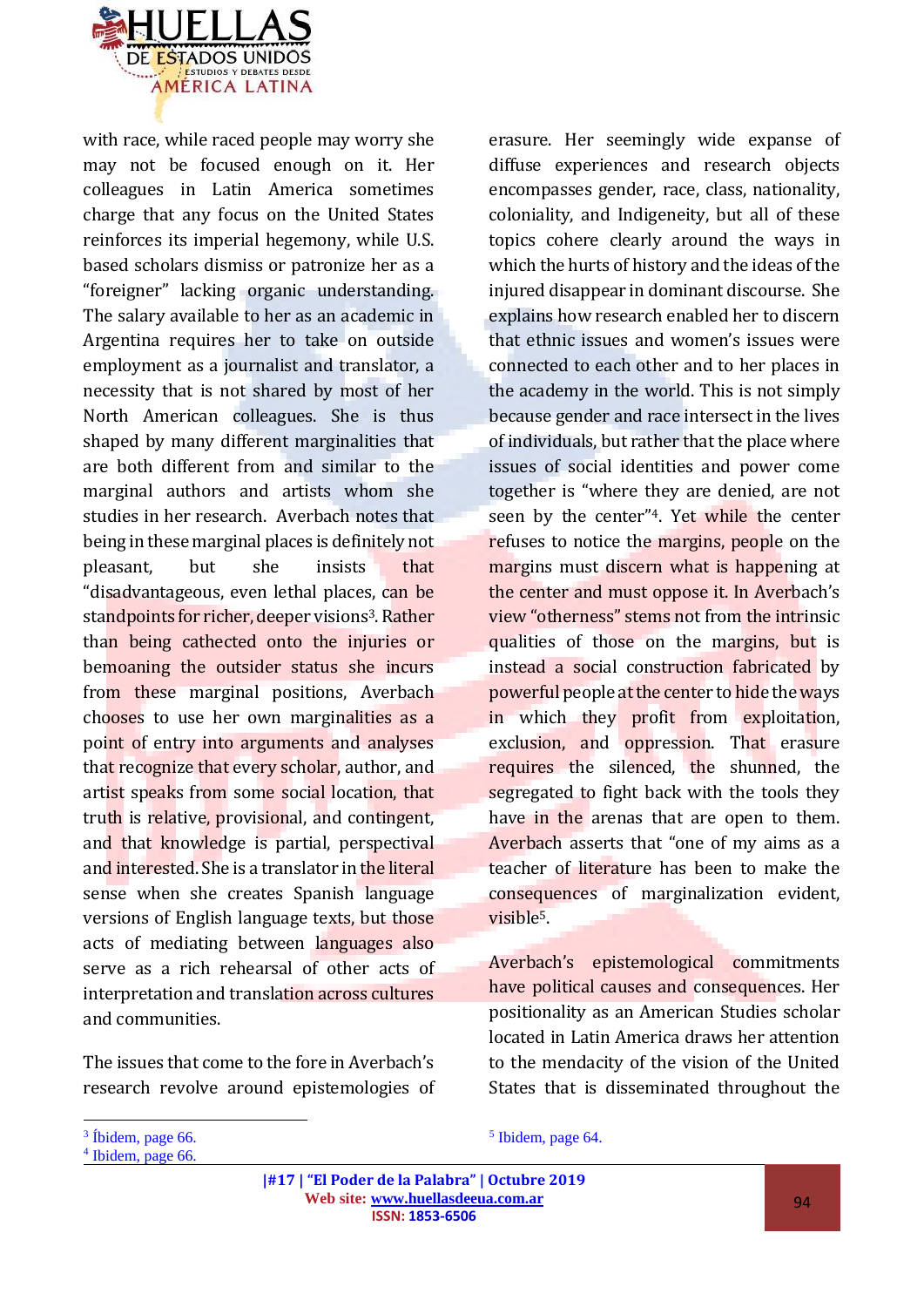

*"the representation of the United States being promoted and exported to Latin American countries is a simple, binary based, false version of an unreal world where the margin (including women) is extremely dangerous and should be destroyed or does not exist at all"*

Márgara Averbach

that they replace the isolated "I" of oppression with the organized "we" in struggle<sup>7</sup>. She contends that in both feminist studies and ethnic studies scholarship, the central challenge is "to go towards an idea of society where the "I" is not separate but connected to, dependent on the world and others"8.

For those of us conducting American Studies scholarship in North America, Averbach's work is a crucial resource, a magisterial compendium of knowledge about Indigenous expressive culture to be sure, but also a provocation to rethink the horizontal axes of margins and centers and link them to the vertical axes of oppression and suppression. Like other scholars based outside the U.S. such as Alessandro Portelli, Celeste-Marie Bernier, and Kazuyo Tuschiya, Averbach provides us with crucial insights about a culture that is often so familiar to us that we don't recognize its full contours. At the same time, she joins with U.S. based feminist and critical race theorists Kimberlé Crenshaw, Chela Sandoval, and Sumi Cho to discern

world. Her deep engagement with texts authored by women, especially those from Indigenous, raced, and ethnic communities leads her to conclude that "the representation of the United States being promoted and exported to Latin American countries is a simple, binary based, false version of an unreal world where the margin (including women) is extremely dangerous and should be destroyed or does not exist at all"6. Here Averbach discerns correctly that white supremacy and misogyny in the United States are not aberrant exceptions to a national history of inclusion, but rather manifestations of the murderous and eliminationist countersubversive consciousness at the very core of the nation's culture, economy, and political system. This recognition encapsulates what the margins have learned from the center from centuries of displacement and dispossession of exclusion and exploitation.

Yet people at the margins know about much more than the depredations of the center. At the margins of a world that routinely makes people unloved and unlovable they find something left to love in themselves and others. They turn segregation into congregation. In their hands the toxic becomes the tonic, and poison becomes transformed into medicine. Humiliation becomes a precursor to honor. Because people at the margins suffer collectively from a linked fate, no individual escape or evasion will suffice. They must act in concert to address injuries that are collective, cumulative, and continuing. Averbach shows

 $\overline{a}$ 

<sup>6</sup> Ibidem, page 69.

<sup>7</sup> Márgara Averbach, "Leonard Peltier Writes About His Years in a U.S. Prison: My Life is My Sun Dance as a

Literary Text." Kalfou v3 issue 1 (Spring), 2016. 109- 124. <sup>8</sup> Márgara Averbach. "Crossings…, op. cit., page 67.

**<sup>|#17 | &</sup>quot;El Poder de la Palabra" | Octubre 2019 Web site: [www.huellasdeeua.com.ar](http://www.huellasdeeua.com.ar/)**

**ISSN: 1853-6506**